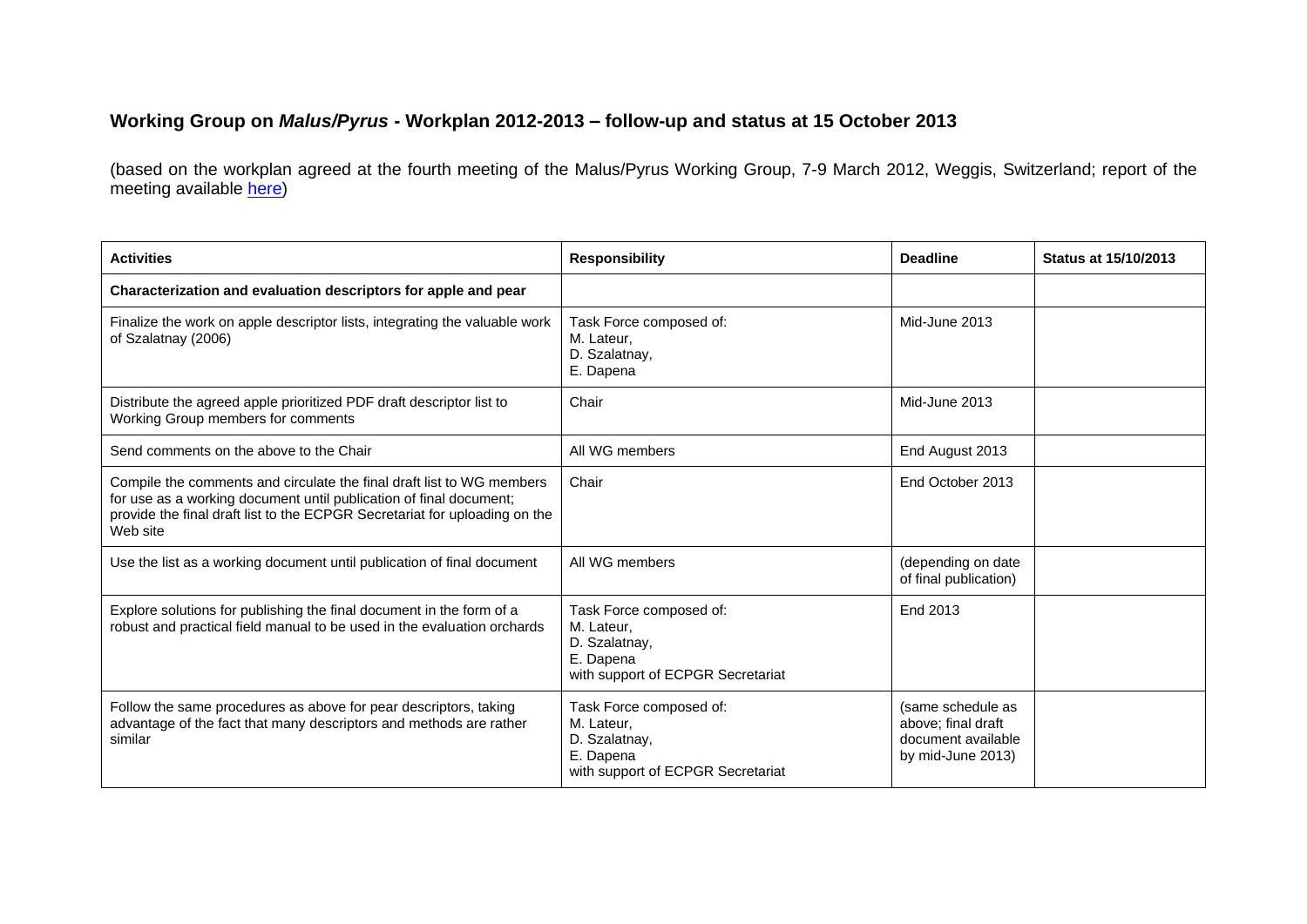| <b>Activities</b>                                                                                                                                                | <b>Responsibility</b>                                                                                                                                  | <b>Deadline</b>                                  | <b>Status at 15/10/2013</b>                          |
|------------------------------------------------------------------------------------------------------------------------------------------------------------------|--------------------------------------------------------------------------------------------------------------------------------------------------------|--------------------------------------------------|------------------------------------------------------|
|                                                                                                                                                                  |                                                                                                                                                        |                                                  |                                                      |
| SSR markers for apple and pear and common methodology                                                                                                            |                                                                                                                                                        |                                                  |                                                      |
| Compile the relevant information on SSR markers across Malus, Pyrus<br>and Prunus and produce a practical manual for publication on the<br><b>ECPGR Web site</b> | Task force composed of:<br>Henryk Flachowsky (Coordinator),<br>Larissa Gustavsson,<br>Felicidad Fernández,<br>Charles-Eric Durel (contacted by Henryk) | End March 2013                                   | In progress                                          |
|                                                                                                                                                                  |                                                                                                                                                        |                                                  |                                                      |
| Databases and documentation                                                                                                                                      |                                                                                                                                                        |                                                  |                                                      |
| Inform the Database Managers of the release of the updated<br>FAO/Bioversity Multi-crop passport descriptor list                                                 | <b>ECPGR Secretariat</b>                                                                                                                               | As soon as the<br>revised MCPDs are<br>available | Done (20 June 2012)                                  |
| Request updates from WG members according to the updated MCPD<br>list                                                                                            | <b>DB Managers</b>                                                                                                                                     | End February 2013                                | Request sent by Malus<br>DB Manager (email<br>01/03) |
| Supply updated accession lists through appropriate channels to the<br>Malus and Pyrus CCDBs and to EURISCO                                                       | All WG members                                                                                                                                         | End April 2013                                   |                                                      |
| Finalize the upgrading of the Pyrus Database according to the structure<br>of the new Prunus Database                                                            | Chair and INRA-Bordeaux (Teresa Bareneche and<br>Emilie Balsemin)                                                                                      | End June 2013                                    |                                                      |
|                                                                                                                                                                  |                                                                                                                                                        |                                                  |                                                      |
| European Fruit books' pomologies                                                                                                                                 |                                                                                                                                                        |                                                  |                                                      |
| Circulate the list of pomological references to WG members for<br>comment and addition of further references and Web links to available<br>texts                 | Chair                                                                                                                                                  | End February 2013                                |                                                      |
| Send replies to Chair                                                                                                                                            | WG members                                                                                                                                             | End April 2013                                   |                                                      |
| Send the finalized list to the ECPGR Secretariat for uploading on the<br>Malus/Pyrus WG's Web site                                                               | Chair                                                                                                                                                  | End May 2013                                     |                                                      |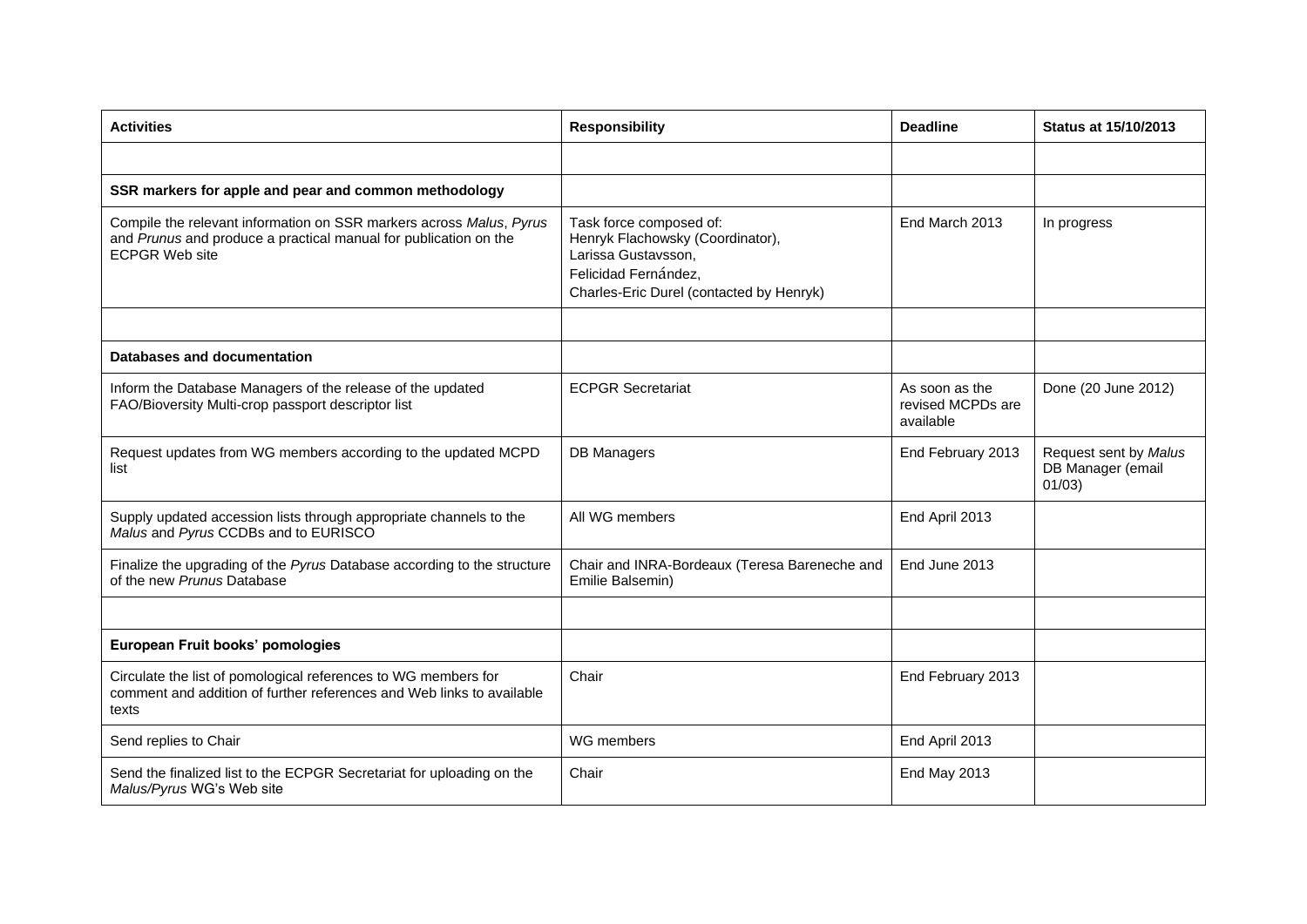| <b>Activities</b>                                                                                                                                                                                                                                                             | <b>Responsibility</b>       | <b>Deadline</b> | <b>Status at 15/10/2013</b> |
|-------------------------------------------------------------------------------------------------------------------------------------------------------------------------------------------------------------------------------------------------------------------------------|-----------------------------|-----------------|-----------------------------|
| Integrate pomological reference list into the Central Crop Databases to<br>be used for referencing cultivar names                                                                                                                                                             | Chair and DB Managers       | End June 2013   |                             |
|                                                                                                                                                                                                                                                                               |                             |                 |                             |
| <b>Synonyms</b>                                                                                                                                                                                                                                                               |                             |                 |                             |
| Workplan for apple and pear                                                                                                                                                                                                                                                   |                             |                 |                             |
| Make the link between Brogdale's synonym DB and the last version of<br>the ECPGR Malus Database and match all the information                                                                                                                                                 | Malus DB Manager            | End March 2013  |                             |
| Add "preferred name" to the synonym list with the link to the referenced<br>literature compiled by Jacobus Bosschaerts                                                                                                                                                        | Malus and Pyrus DB Managers | End March 2013  |                             |
| Add as far as possible the literature source for each already existing<br>synonym name                                                                                                                                                                                        | Pyrus DB Manager            | End March 2013  |                             |
| Add the most probable historical country of origin and the most<br>probable date of raising                                                                                                                                                                                   | Malus & Pyrus DB Managers   | End March 2013  |                             |
| Send back to the curators their respective lists of apple and pear<br>accessions extracted from the last version of the ECPGR DBs with the<br>added synonyms list, asking the curators to check and validate their list<br>and provide a ranking of synonym names as follows: | Malus and Pyrus DB Managers | End April 2013  |                             |
| $1 =$ Preferred name                                                                                                                                                                                                                                                          |                             |                 |                             |
| $2 =$ Useful or commonly used synonym                                                                                                                                                                                                                                         |                             |                 |                             |
| $3$ = No longer used or never heard-of synonym name                                                                                                                                                                                                                           |                             |                 |                             |
| 4 = Wrong synonym, as checked and confirmed by local experts. If<br>possible, provide the literature source or the link of this "false"<br>synonym to the right cultivars.                                                                                                    |                             |                 |                             |
| Provide responses of ranking to the DB managers                                                                                                                                                                                                                               | Curators                    | End June 2013   |                             |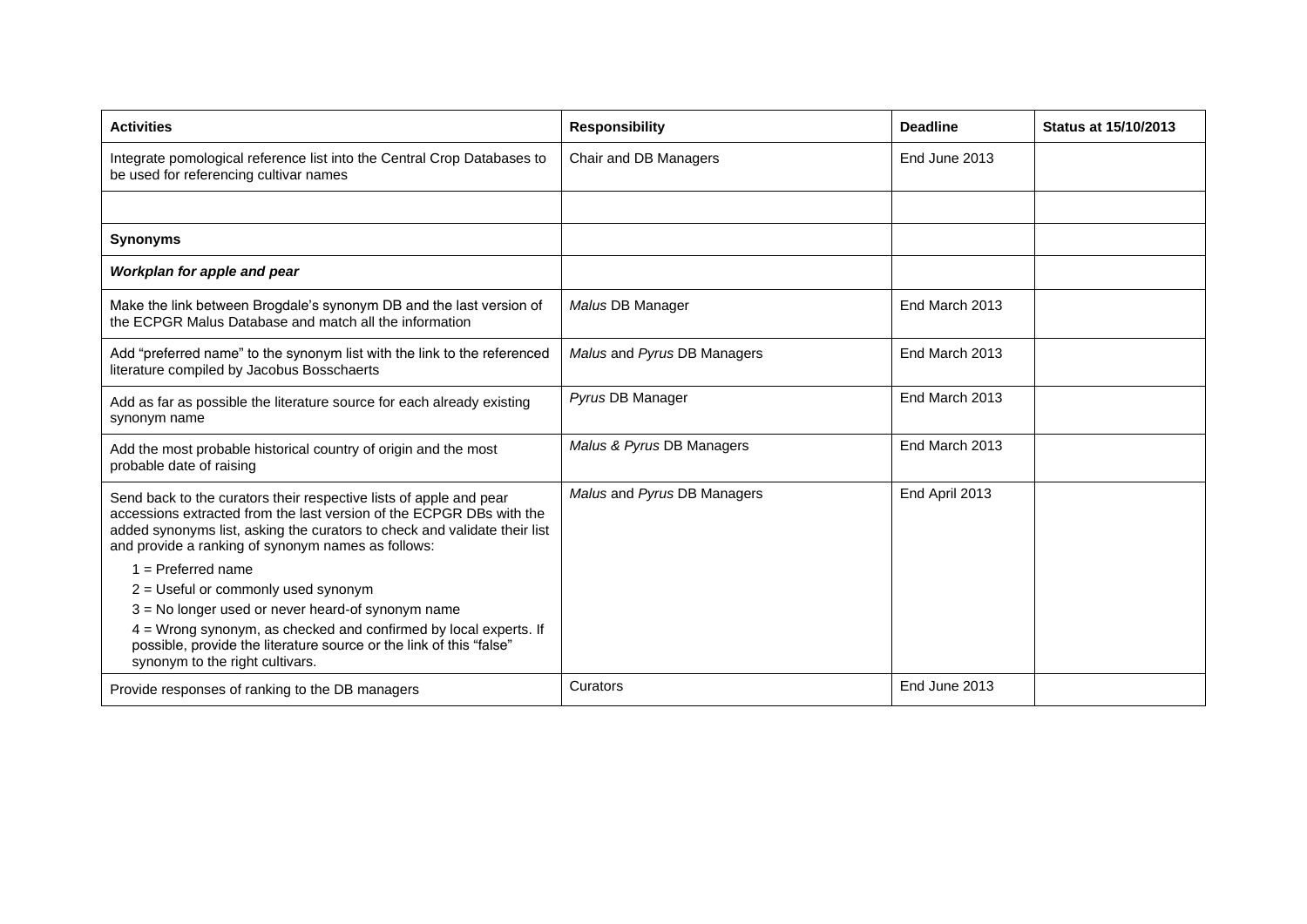| <b>Activities</b>                                                                                                                                                         | <b>Responsibility</b>                                                                                              | <b>Deadline</b>                                              | <b>Status at 15/10/2013</b>                                                    |
|---------------------------------------------------------------------------------------------------------------------------------------------------------------------------|--------------------------------------------------------------------------------------------------------------------|--------------------------------------------------------------|--------------------------------------------------------------------------------|
| Based on their good knowledge of their cultivars and reference books,<br>rank the global quality of the mentioned literature sources according to<br>the following scale: | Experts attending the ad hoc meeting on<br>synonyms, under the coordination of the Chair and<br><b>DB Managers</b> | End June 2013                                                |                                                                                |
| $1 =$ Mostly reliable information found in the book                                                                                                                       |                                                                                                                    |                                                              |                                                                                |
| $2 =$ Some doubtful information found                                                                                                                                     |                                                                                                                    |                                                              |                                                                                |
| 3 = Very often doubtful information found                                                                                                                                 |                                                                                                                    |                                                              |                                                                                |
| and provide ranking to the DB managers                                                                                                                                    |                                                                                                                    |                                                              |                                                                                |
| Include this information in the respective DBs                                                                                                                            | Malus and Pyrus DB Managers                                                                                        | September 2013                                               |                                                                                |
|                                                                                                                                                                           |                                                                                                                    |                                                              |                                                                                |
| Enhancement of collaboration within the WG                                                                                                                                |                                                                                                                    |                                                              |                                                                                |
| Include the list of activities and expertise (already partially completed<br>during the meeting) in the draft report of the meeting                                       | <b>Chair and ECPGR Secretariat</b>                                                                                 | (at time of<br>production of draft<br>report)                | Done (daft report 31<br>January 2013)                                          |
| Validate and complete the lists for inclusion in final report                                                                                                             | WG members and meeting participants                                                                                | (according to<br>request from<br>Chair/ECPGR<br>Secretariat) | Data provided were<br>compiled and published<br>in the report<br>(Appendix IV) |
|                                                                                                                                                                           |                                                                                                                    |                                                              | (N.B. some members<br>did not provide data)                                    |
|                                                                                                                                                                           |                                                                                                                    |                                                              |                                                                                |
| <b>Implementation of AEGIS</b>                                                                                                                                            |                                                                                                                    |                                                              |                                                                                |
| Send to each WG member a standardized form (MCPD format) to be<br>used to list the first accessions of national interest along with priority<br>passport data             | <b>DB Managers</b>                                                                                                 | End May 2013                                                 |                                                                                |
| Return completed forms to Database Managers                                                                                                                               | All WG members                                                                                                     | End July 2013                                                |                                                                                |
| Analyse the data and propose a list of candidate European accessions<br>to the WG                                                                                         | DB Managers, Chair, Vice-Chair                                                                                     | <b>End September</b><br>2013                                 |                                                                                |
|                                                                                                                                                                           |                                                                                                                    |                                                              |                                                                                |